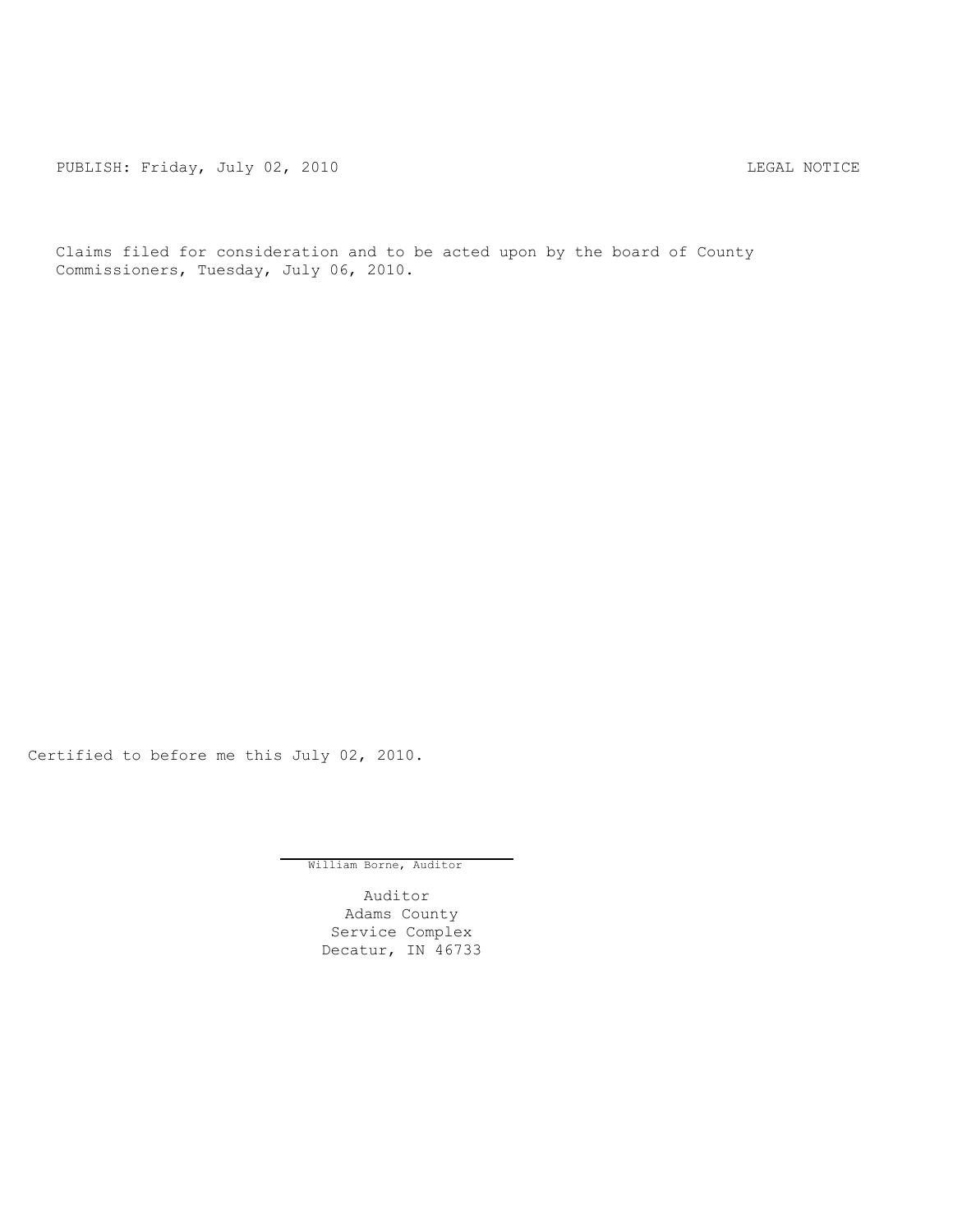

## **Claims Docket for Newspaper Adams County, Indiana**

## For Period: **5/20/2010** to **6/14/2010**

*313 W. Jefferson St. Decatur, IN 46733 (219) 724-2600*

## Date Claims to be Paid: **7/6/2010**

| <b>Vendor</b>                    | <b>Amount</b> | <b>Vendor</b>                    | Amount    |
|----------------------------------|---------------|----------------------------------|-----------|
| <b>Adams County Auto Supply</b>  | 1,034.98      | Adams Memorial Hospital          | 32,782.53 |
| <b>Adams County Treasurer</b>    | 740,684.54    | Indiana Michigan Power           | 11,094.74 |
| Appraisal Research Corpor        | 20,668.13     | Arnold Lumber Company            | 257.28    |
| Barney's Auto Electric Se        | 185.00        | Berne Ready Mix                  | 451.22    |
| Berne Tri-Weekly News            | 8.15          | Hoosier Blue Flame               | 66.00     |
| Bowers, Charles                  | 2,333.33      | Chet's Pest Control              | 120.00    |
| Cintas Location #338             | 92.12         | City Of Decatur                  | 5,149.01  |
| Decatur True Value               | 18.41         | <b>Complete Printing Service</b> | 182.10    |
| Computer Systems, Inc.           | 1,720.00      | Courtesy Ford, Inc.              | 31.90     |
| Craigville Telephone Comp        | 119.00        | Sigworth, Darrell W.             | 390.59    |
| Decatur Chamber Of Commer        | 75.00         | Decatur Daily Democrat           | 238.71    |
| Decatur Dental Service           | 2,323.00      | Decatur Tire Center              | 39.00     |
| Douglas L. Bauman                | 50.00         | Downing & Glancy Funeral Home    | 300.00    |
| Kiess, Duane A.                  | 100.00        | Emergency Radio Service          | 1,152.00  |
| Gordon Food Service              | 5,168.86      | Drake, Gregory L.                | 60.00     |
| Grimm's Auto                     | 280.39        | Verizon North                    | 155.28    |
| Haggard And Sefton               | 1,000.00      | Haywood Printing Company         | 193.10    |
| Hilty Engine Service             | 436.85        | Indiana Stamp Company            | 182.67    |
| Indiana State Police Trai        | 276.00        | <b>Innovative Concepts</b>       | 78.78     |
| Janitors Supply Company          | 54.80         | Franz, Jean                      | 202.56    |
| Spaulding, Joe                   | 18.04         | K-Mart                           | 371.08    |
| L & S Distributing               | 1,459.26      | Lehman Feed Mill                 | 3,598.90  |
| Busse, Louise                    | 130.24        | Gresla, Mark S. Md               | 480.25    |
| Meshberger Brothers Stone        | 18,007.29     | Monroe Water Department          | 125.79    |
| Moser Motor Sales, Inc.          | 25,720.25     | National Oil And Gas             | 1,003.39  |
| Nipsco                           | 2,259.58      | Office Concepts, Inc.            | 850.00    |
| Parrish Electric Motor Sp        | 296.82        | Miller, Patrick                  | 158.63    |
| Pitney-Bowes                     | 228.00        | Portland Motor Parts, Inc        | 2.90      |
| Bollenbacher, Rodney G.          | 50.00         | Thompson, Roger                  | 60.00     |
| Smitley, Ronnie L.               | 100.00        | Roto-Rooter                      | 220.00    |
| Sherwin-Williams                 | 50.69         | Baumann, Steve                   | 50.00     |
| Smith, Teryl R.                  | 12.30         | Print Shop                       | 2,809.84  |
| Top Supply Company               | 45.09         | Tractor Supply Company           | 186.85    |
| Two Brothers Generator Se        | 1,500.00      | U.S. Postmaster                  | 100.00    |
| Wal-Mart / GEMB                  | 156.04        |                                  | 45.72     |
|                                  | 989.25        | Welder Services, Inc.            |           |
| West Payment Center              |               | Witham Toxicology Laboratory     | 1,460.00  |
| D & D Auto Repair                | 151.74        | Christopher E. Harvey            | 194.92    |
| Fred A. Schurger                 | 24.00         | Burry, Herman, Miller, Brown     | 5,648.40  |
| Swiss City Veterinary            | 150.00        | National Serv-All                | 106.37    |
| CenturyLink                      | 7,963.40      | <b>Bit Mat Products</b>          | 7,867.28  |
| Sheets, Jeff                     | 17.97         | Patrick Norton                   | 406.00    |
| CMC, LLC                         | 7,714.00      | Paul Norr                        | 74.00     |
| Zep Manufacturing Company        | 202.28        | Croy Machine & Fabricatio        | 608.92    |
| Judith E. Affolder               | 245.06        | Thyssenkrupp Elevators           | 1,140.48  |
| Duane Moser                      | 2,532.00      | Purdue University                | 490.16    |
| Schirack, Ruth                   | 44.48         | Myers Furniture                  | 994.26    |
| <b>Association Of Prosecutin</b> | 220.00        | Waste Management                 | 170.12    |
| Nowak Supply Company, Inc        | 1,008.98      | <b>B</b> Secure Alarm Systems    | 1,458.14  |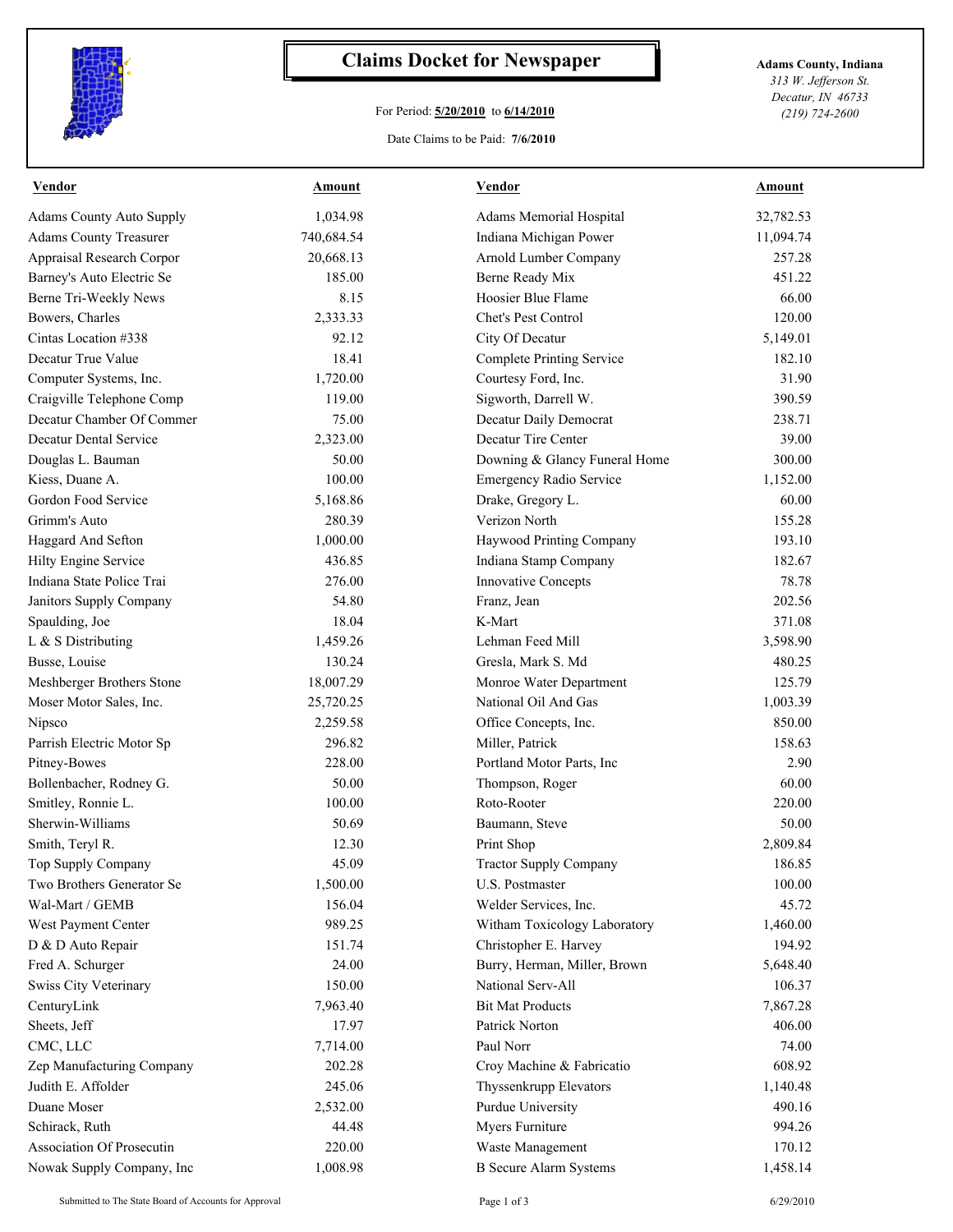| Ray O'Herron Company                     | 342.64     | Mary Beery                                | 40.48     |
|------------------------------------------|------------|-------------------------------------------|-----------|
| Nimco, Inc.                              | 297.26     | Don Myers Plumbing                        | 220.52    |
| B & K Hydraulics                         | 28.56      | Boyce Forms - Systems                     | 250.66    |
| Judy Faurote                             | 42.48      | Jackson Oil & Solvents, I                 | 2,069.38  |
| Bob's Locksmith Shop                     | 12.50      | Chad W. Sprunger                          | 1,090.73  |
| Goodwin Memorial Chapel                  | 100.00     | Zurcher Tire, Inc.                        | 156.32    |
| Mills Paint Shop                         | 1,850.00   | Pioneer Associates, Inc.                  | 60,020.66 |
| Angie Hall                               | 19.36      | Tom Magnan/Special Needs                  | 167.53    |
| Kristina Buckner                         | 33.00      | D. C. Landscaping                         | 48.00     |
| Sherry Laboratories                      | 160.00     | <b>Charles Tooley</b>                     | 60.00     |
| Benicomp, Inc                            | 266,961.09 | Karen Fouts                               | 117.62    |
| Emil W. Meyer                            | 60.00      | Harvest Land Co-op                        | 13,488.58 |
| Koorsen Fire and Security, Inc.          | 108.45     | Wal-Mart                                  | 16.93     |
| Adams County Truck Repair                | 412.52     | Advanced Imaging Solutions, Inc.          | 28.39     |
| <b>Fastenal Company</b>                  | 386.19     | Leslie W. Marckel                         | 375.00    |
| <b>Adams County Sheriff</b>              | 9.00       | National School Products                  | 100.74    |
| Harvest Land Co-op                       | 45.90      | Allen County Auditor                      | 425.21    |
| Michael G. Werling                       | 363.75     | Connie Ellenberger                        | 42.68     |
| Kelly Werich                             | 134.64     | Troyer's                                  | 3,133.67  |
| DeVoss, Johnson, Baker, & Ainsworth      | 304.00     | Milton Gallmeyer                          | 1,386.66  |
| Randy Colclasure                         | 50.00      | American Express                          | 473.89    |
| Harris                                   | 451.82     | Adams/Wells Crisis Center                 | 100.00    |
| <b>Uricks Trucking</b>                   | 1,910.00   | Tracy Heltz Noetzel                       | 234.50    |
| <b>GIS Product Solutions</b>             | 12,000.00  | Bi-County Services, Inc                   | 3,276.00  |
| Kids Law                                 | 748.00     | Angela Brite                              | 20.24     |
| Pizza King of Decatur                    | 264.87     | Michelle Hackenjos                        | 253.08    |
| Deb Stevens                              | 187.50     | Alpine Falls, Inc.                        | 106.82    |
| William Borne                            | 83.80      | Indiana Public Defender Council           | 255.00    |
| Deborah A. Schantz                       | 705.00     | Extinguisher Co. No. 1                    | 58.00     |
| Verizon Wireless                         | 65.06      | Stationair's Express                      | 710.31    |
| Karla Marbach                            | 17.60      | Matrix Integration                        | 10,585.56 |
| Ian M. Gilbert                           | 27.99      | Schwartz Blacksmith, LLC                  | 9.10      |
| <b>Triangle Design</b>                   | 10,000.00  | Microvote General Corporation             | 2,000.00  |
| Cintas Location #G64                     | 790.35     | John August                               | 104.91    |
| Nussbaum Mechanical, LLC                 | 524.08     | Farm Plan                                 | 390.66    |
| LBH Chemical & Industrial                | 566.99     | Fort Wayne Medical Laboratory             | 24.00     |
| Spam Soap                                | 1,350.00   | Robert E. Rhoades                         | 50.00     |
| Carrie Freeman                           | 54.33      | Richard F. Thompson                       | 75.24     |
| <b>IKON Office Solutions</b>             | 233.28     | Office Depot                              | 69.42     |
| Commonwealth Engineers, Inc.             | 19,798.00  | Decatur Ace Hardware                      | 286.89    |
| Kevin McIntosh                           | 38.16      | O'Reilly Auto Parts                       | 523.19    |
| Patricia J. Bittner                      | 100.00     | Phil Eicher                               | 50.00     |
| Centurylink Communications               | 308.28     | Global Gov't/Ed                           | 1,842.01  |
| Vince Quinones                           | 35.20      | Purdue CES Education Fund                 | 265.54    |
| Carnall, Myers & Kiracofe, P.C.          | 103.10     | Anna Steiner                              | 50.00     |
| Paperless Business Solutions, LLC        | 250.00     | Central Customer Charges                  | 944.45    |
| Courtesy Motors, Inc.                    | 158.95     | Barbara E. Bulmahn                        | 100.00    |
| Lab Safety Supply                        | 148.42     | <b>Adams County Community Corrections</b> | 4,500.00  |
| Eastern Alliance Insurance Group         | 497.05     | Pro Tech Monitoring, Inc.                 | 8,082.20  |
| Courtesy Ford                            | 15.55      | Ebberts Seed and Chemical                 | 3,046.50  |
| Confirmdelivery.com                      | 277.77     | Ann A. Bieberich                          | 100.00    |
| Dolores Wyss-Brite                       | 100.00     | Janelle Staub                             | 263.07    |
| Hinkle, Racster & Lopez, P. C.           | 10,587.50  | Gary Ross                                 | 112.32    |
| J. P. Cooke Company                      | 73.03      | Jeff Luginbill                            | 100.00    |
| Mid-Continental Restoration Company      | 6,301.03   | Anna Onaitis Holden                       | 1,091.67  |
| GE Capital Information Technology Soluti | 113.65     | Kelly S. Ulman, DDS                       | 153.00    |
| Travelers                                | 1,850.73   | Asphalt Material, Inc.                    | 9,870.90  |